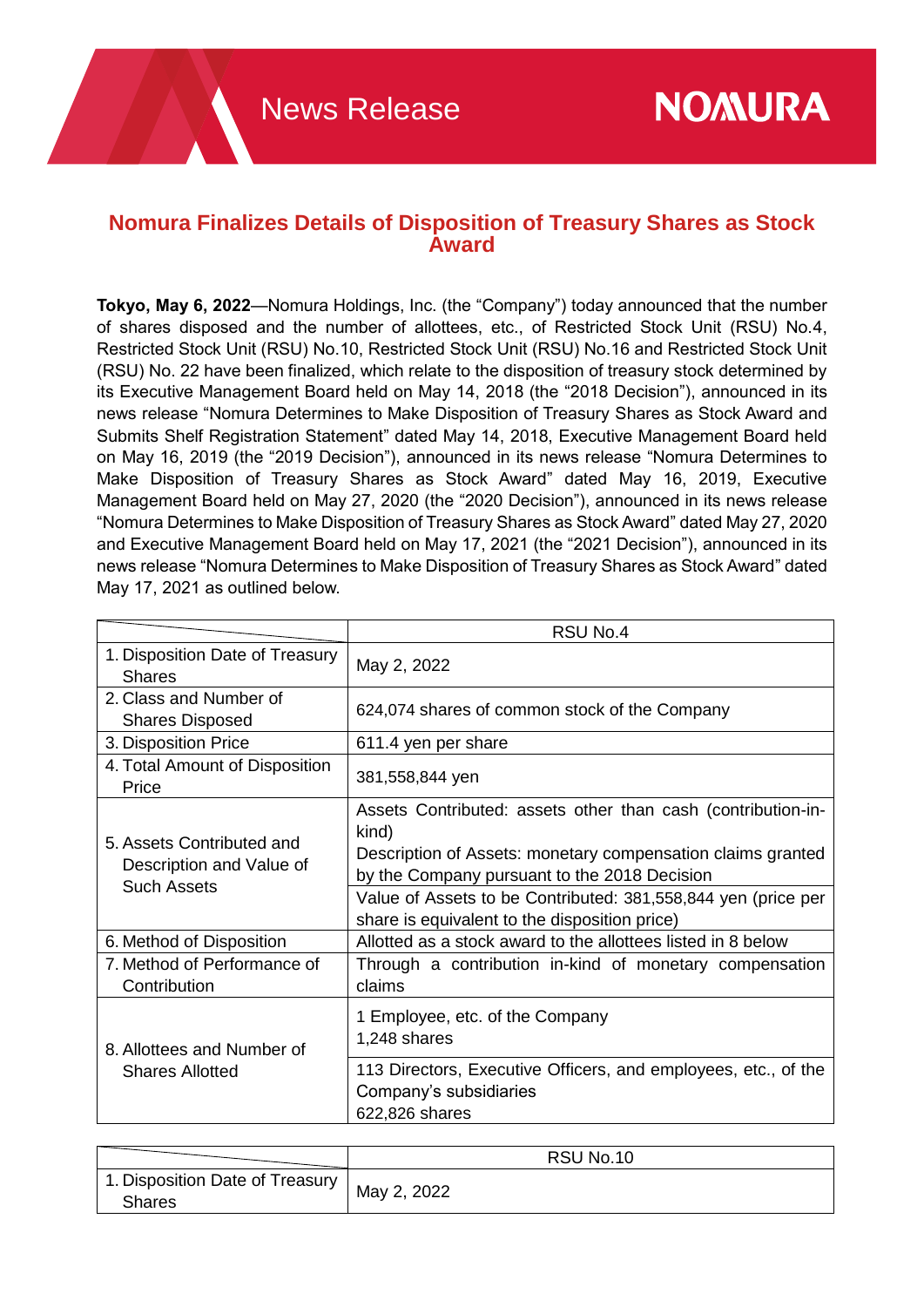| 2. Class and Number of<br><b>Shares Disposed</b>                            | 5,697,915 shares of common stock of the Company                                                                                                                                      |
|-----------------------------------------------------------------------------|--------------------------------------------------------------------------------------------------------------------------------------------------------------------------------------|
| 3. Disposition Price                                                        | 371 yen per share                                                                                                                                                                    |
| 4. Total Amount of Disposition<br>Price                                     | 2,113,926,465 yen                                                                                                                                                                    |
| 5. Assets Contributed and<br>Description and Value of<br><b>Such Assets</b> | Assets Contributed: assets other than cash (contribution-in-<br>kind)<br>Description of Assets: monetary compensation claims granted<br>by the Company pursuant to the 2019 Decision |
|                                                                             | Value of Assets to be Contributed: 2,113,926,465 yen (price per<br>share is equivalent to the disposition price)                                                                     |
| 6. Method of Disposition                                                    | Allotted as a stock award to the allottees listed in 8 below                                                                                                                         |
| 7. Method of Performance of<br>Contribution                                 | Through a contribution in-kind of monetary compensation<br>claims                                                                                                                    |
| 8. Allottees and Number of<br><b>Shares Allotted</b>                        | 4 Directors and Executive Officers of the Company (Excluding<br><b>Outside Directors)</b><br>25,169 shares                                                                           |
|                                                                             | 10 Employees, etc. of the Company<br>16,599 shares                                                                                                                                   |
|                                                                             | 1,153 Directors, Executive Officers, and employees, etc., of the<br>Company's subsidiaries<br>5,656,147shares                                                                        |

|                                                                             | RSU No.16                                                                                                                                                                                                                                                                                                |
|-----------------------------------------------------------------------------|----------------------------------------------------------------------------------------------------------------------------------------------------------------------------------------------------------------------------------------------------------------------------------------------------------|
| 1. Disposition Date of Treasury<br><b>Shares</b>                            | May 2, 2022                                                                                                                                                                                                                                                                                              |
| 2. Class and Number of<br><b>Shares Disposed</b>                            | 13,864,790 shares of common stock of the Company                                                                                                                                                                                                                                                         |
| 3. Disposition Price                                                        | 436 yen per share                                                                                                                                                                                                                                                                                        |
| 4. Total Amount of Disposition<br>Price                                     | 6,045,048,440yen                                                                                                                                                                                                                                                                                         |
| 5. Assets Contributed and<br>Description and Value of<br><b>Such Assets</b> | Assets Contributed: assets other than cash (contribution-in-<br>kind)<br>Description of Assets: monetary compensation claims granted<br>by the Company pursuant to the 2020 Decision<br>Value of Assets to be Contributed: 6,045,048,440 yen (price per<br>share is equivalent to the disposition price) |
| 6. Method of Disposition                                                    | Allotted as a stock award to the allottees listed in 8 below                                                                                                                                                                                                                                             |
| 7. Method of Performance of<br>Contribution                                 | Through a contribution in-kind of monetary compensation<br>claims                                                                                                                                                                                                                                        |
| 8. Allottees and Number of<br><b>Shares Allotted</b>                        | 6 Directors and Executive Officers of the Company (Excluding<br><b>Outside Directors)</b><br>80,091 shares                                                                                                                                                                                               |
|                                                                             | 22 Employees, etc. of the Company<br>41,995shares<br>1,597 Directors, Executive Officers, and employees, etc., of the                                                                                                                                                                                    |
|                                                                             | Company's subsidiaries<br>13,742,704 shares                                                                                                                                                                                                                                                              |